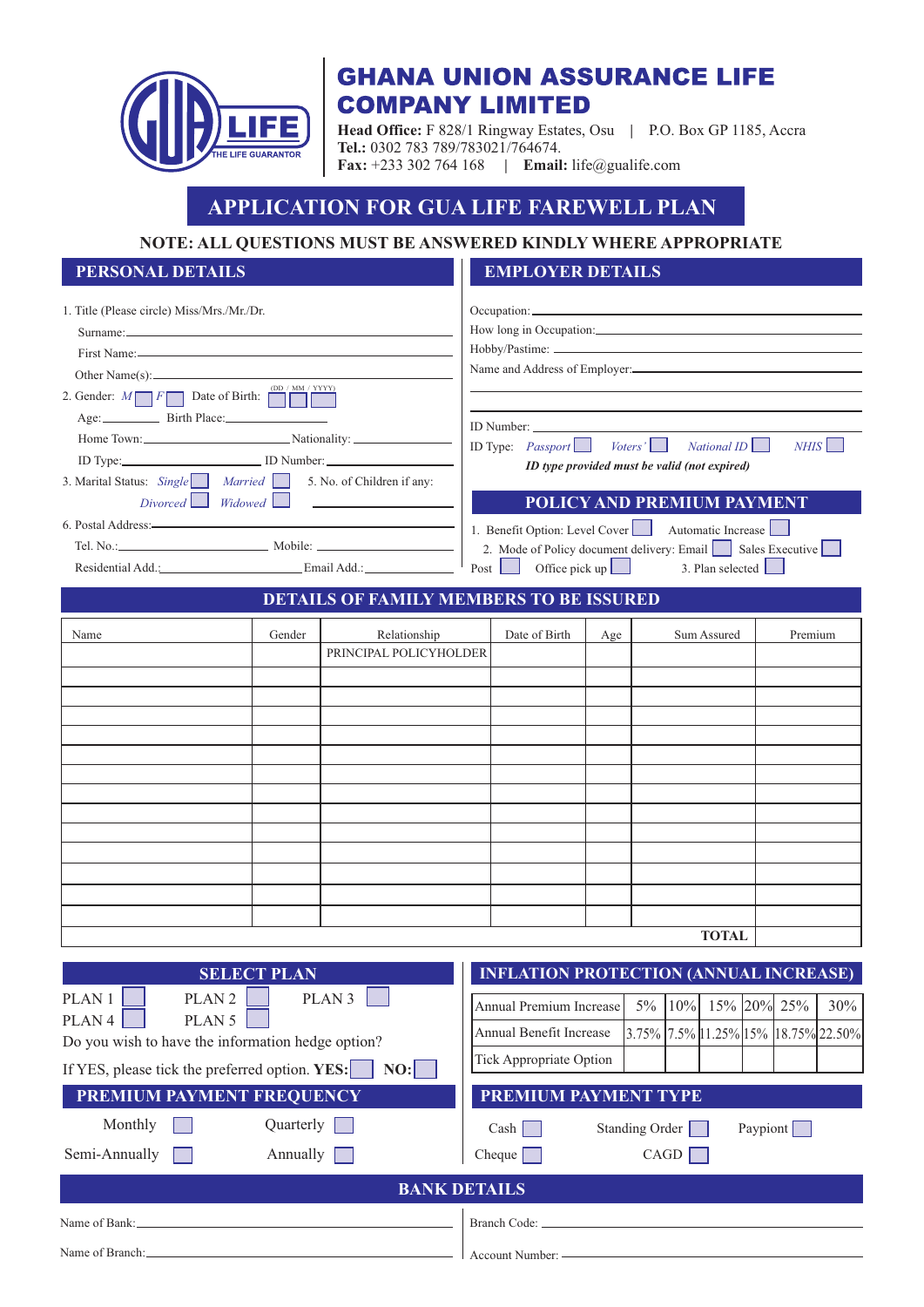|                                                                                                                                                                                                                                                                                                                                  | PRIMARY INSURED AND DEPENDANTS (SECONDARY ASSURED)                                                                                                                                                                                                                                                                                                                                                          |               |                       |  |                                                      |                |                                                                      |                                                                                                                                                                                                                                                                                                                                                                                                                           |                                                                                                                                                                                                                                                                                                                   |
|----------------------------------------------------------------------------------------------------------------------------------------------------------------------------------------------------------------------------------------------------------------------------------------------------------------------------------|-------------------------------------------------------------------------------------------------------------------------------------------------------------------------------------------------------------------------------------------------------------------------------------------------------------------------------------------------------------------------------------------------------------|---------------|-----------------------|--|------------------------------------------------------|----------------|----------------------------------------------------------------------|---------------------------------------------------------------------------------------------------------------------------------------------------------------------------------------------------------------------------------------------------------------------------------------------------------------------------------------------------------------------------------------------------------------------------|-------------------------------------------------------------------------------------------------------------------------------------------------------------------------------------------------------------------------------------------------------------------------------------------------------------------|
| Life Insured<br>Sex<br>Age<br>No.                                                                                                                                                                                                                                                                                                |                                                                                                                                                                                                                                                                                                                                                                                                             |               |                       |  | Sun Assured GH¢                                      |                |                                                                      | Monthly Premium GH¢                                                                                                                                                                                                                                                                                                                                                                                                       | Relationship                                                                                                                                                                                                                                                                                                      |
| 1.                                                                                                                                                                                                                                                                                                                               |                                                                                                                                                                                                                                                                                                                                                                                                             |               |                       |  |                                                      |                |                                                                      |                                                                                                                                                                                                                                                                                                                                                                                                                           |                                                                                                                                                                                                                                                                                                                   |
| 2.<br>3.                                                                                                                                                                                                                                                                                                                         |                                                                                                                                                                                                                                                                                                                                                                                                             |               |                       |  |                                                      |                |                                                                      |                                                                                                                                                                                                                                                                                                                                                                                                                           |                                                                                                                                                                                                                                                                                                                   |
| 4.                                                                                                                                                                                                                                                                                                                               |                                                                                                                                                                                                                                                                                                                                                                                                             |               |                       |  |                                                      |                |                                                                      |                                                                                                                                                                                                                                                                                                                                                                                                                           |                                                                                                                                                                                                                                                                                                                   |
| 5.                                                                                                                                                                                                                                                                                                                               |                                                                                                                                                                                                                                                                                                                                                                                                             |               |                       |  |                                                      |                |                                                                      |                                                                                                                                                                                                                                                                                                                                                                                                                           |                                                                                                                                                                                                                                                                                                                   |
| 6.                                                                                                                                                                                                                                                                                                                               |                                                                                                                                                                                                                                                                                                                                                                                                             |               |                       |  |                                                      |                |                                                                      |                                                                                                                                                                                                                                                                                                                                                                                                                           |                                                                                                                                                                                                                                                                                                                   |
| 7.<br>8.                                                                                                                                                                                                                                                                                                                         |                                                                                                                                                                                                                                                                                                                                                                                                             |               |                       |  |                                                      |                |                                                                      |                                                                                                                                                                                                                                                                                                                                                                                                                           |                                                                                                                                                                                                                                                                                                                   |
| 9.                                                                                                                                                                                                                                                                                                                               |                                                                                                                                                                                                                                                                                                                                                                                                             |               |                       |  |                                                      |                |                                                                      |                                                                                                                                                                                                                                                                                                                                                                                                                           |                                                                                                                                                                                                                                                                                                                   |
| 10.                                                                                                                                                                                                                                                                                                                              |                                                                                                                                                                                                                                                                                                                                                                                                             |               |                       |  |                                                      |                |                                                                      |                                                                                                                                                                                                                                                                                                                                                                                                                           |                                                                                                                                                                                                                                                                                                                   |
|                                                                                                                                                                                                                                                                                                                                  | <b>GRAND TOTAL:</b>                                                                                                                                                                                                                                                                                                                                                                                         |               |                       |  | <b>BENEFICIARIES OF CLAIM</b>                        |                |                                                                      |                                                                                                                                                                                                                                                                                                                                                                                                                           |                                                                                                                                                                                                                                                                                                                   |
|                                                                                                                                                                                                                                                                                                                                  |                                                                                                                                                                                                                                                                                                                                                                                                             |               |                       |  |                                                      |                |                                                                      |                                                                                                                                                                                                                                                                                                                                                                                                                           |                                                                                                                                                                                                                                                                                                                   |
| No.<br>1.                                                                                                                                                                                                                                                                                                                        | Name                                                                                                                                                                                                                                                                                                                                                                                                        |               |                       |  |                                                      | Age            | Sex                                                                  |                                                                                                                                                                                                                                                                                                                                                                                                                           | Relationship                                                                                                                                                                                                                                                                                                      |
| 2.                                                                                                                                                                                                                                                                                                                               |                                                                                                                                                                                                                                                                                                                                                                                                             |               |                       |  |                                                      |                |                                                                      |                                                                                                                                                                                                                                                                                                                                                                                                                           |                                                                                                                                                                                                                                                                                                                   |
| 3.                                                                                                                                                                                                                                                                                                                               |                                                                                                                                                                                                                                                                                                                                                                                                             |               |                       |  |                                                      |                |                                                                      |                                                                                                                                                                                                                                                                                                                                                                                                                           |                                                                                                                                                                                                                                                                                                                   |
|                                                                                                                                                                                                                                                                                                                                  |                                                                                                                                                                                                                                                                                                                                                                                                             |               |                       |  | <b>TRUSTEE(S) (FOR BENEFICIARIES UNDER 18 YEARS)</b> |                |                                                                      |                                                                                                                                                                                                                                                                                                                                                                                                                           |                                                                                                                                                                                                                                                                                                                   |
| No.                                                                                                                                                                                                                                                                                                                              | Name                                                                                                                                                                                                                                                                                                                                                                                                        |               |                       |  |                                                      | Age            | Sex                                                                  |                                                                                                                                                                                                                                                                                                                                                                                                                           | Relationship                                                                                                                                                                                                                                                                                                      |
| 1.<br>2.                                                                                                                                                                                                                                                                                                                         |                                                                                                                                                                                                                                                                                                                                                                                                             |               |                       |  |                                                      |                |                                                                      |                                                                                                                                                                                                                                                                                                                                                                                                                           |                                                                                                                                                                                                                                                                                                                   |
|                                                                                                                                                                                                                                                                                                                                  |                                                                                                                                                                                                                                                                                                                                                                                                             |               |                       |  | <b>DETAILS OF BENEFICIARIES</b>                      |                |                                                                      |                                                                                                                                                                                                                                                                                                                                                                                                                           |                                                                                                                                                                                                                                                                                                                   |
| Name                                                                                                                                                                                                                                                                                                                             |                                                                                                                                                                                                                                                                                                                                                                                                             | Date of Birth |                       |  | Relationship                                         |                | Address                                                              |                                                                                                                                                                                                                                                                                                                                                                                                                           | Proportion $(\% )$                                                                                                                                                                                                                                                                                                |
|                                                                                                                                                                                                                                                                                                                                  |                                                                                                                                                                                                                                                                                                                                                                                                             |               |                       |  |                                                      |                |                                                                      |                                                                                                                                                                                                                                                                                                                                                                                                                           |                                                                                                                                                                                                                                                                                                                   |
|                                                                                                                                                                                                                                                                                                                                  |                                                                                                                                                                                                                                                                                                                                                                                                             |               |                       |  |                                                      |                |                                                                      |                                                                                                                                                                                                                                                                                                                                                                                                                           |                                                                                                                                                                                                                                                                                                                   |
|                                                                                                                                                                                                                                                                                                                                  |                                                                                                                                                                                                                                                                                                                                                                                                             |               |                       |  |                                                      |                |                                                                      |                                                                                                                                                                                                                                                                                                                                                                                                                           |                                                                                                                                                                                                                                                                                                                   |
|                                                                                                                                                                                                                                                                                                                                  |                                                                                                                                                                                                                                                                                                                                                                                                             |               |                       |  |                                                      |                |                                                                      |                                                                                                                                                                                                                                                                                                                                                                                                                           |                                                                                                                                                                                                                                                                                                                   |
|                                                                                                                                                                                                                                                                                                                                  |                                                                                                                                                                                                                                                                                                                                                                                                             |               |                       |  |                                                      |                |                                                                      |                                                                                                                                                                                                                                                                                                                                                                                                                           |                                                                                                                                                                                                                                                                                                                   |
|                                                                                                                                                                                                                                                                                                                                  |                                                                                                                                                                                                                                                                                                                                                                                                             |               |                       |  | <b>MEDICAL HISTORY</b>                               |                |                                                                      |                                                                                                                                                                                                                                                                                                                                                                                                                           |                                                                                                                                                                                                                                                                                                                   |
|                                                                                                                                                                                                                                                                                                                                  |                                                                                                                                                                                                                                                                                                                                                                                                             |               |                       |  |                                                      |                |                                                                      |                                                                                                                                                                                                                                                                                                                                                                                                                           |                                                                                                                                                                                                                                                                                                                   |
|                                                                                                                                                                                                                                                                                                                                  | (A) Are you or any of your nominated lives presently in good health?<br>YES:<br>NO:<br>(B) Have you or any of your nominated lives at any time suffered from any<br>illness/injury requiring medical/psychiatric/herbal treatment?<br>YES:<br>NO:<br>(C) Have you or any of your nominated lives ever had an operation or medical<br>examination such as X-ray, ECG and blood or urine test?<br>YES:<br>NO: |               |                       |  | YES:<br>assessment of this risk?<br>YES:             |                | or any contagious disease?                                           | NO:<br>NO:                                                                                                                                                                                                                                                                                                                                                                                                                | (D) Are you or any of your nominated lives suffering from hypertension,<br>diabetes, stroke, kidney or liver problem, asthma, tuberculosis, ulcer,<br>syphilis, rheumatism, hepatis B, chest pains, fit sickel cell, jaundice, AIDS<br>(E) Are there any other medical problem(s) you will like to reveal for the |
|                                                                                                                                                                                                                                                                                                                                  | IF ANY QUESTION IS ANSWERED 'YES' ABOVE, PLEASE GIVE DETAILS.                                                                                                                                                                                                                                                                                                                                               |               |                       |  |                                                      |                |                                                                      |                                                                                                                                                                                                                                                                                                                                                                                                                           |                                                                                                                                                                                                                                                                                                                   |
|                                                                                                                                                                                                                                                                                                                                  | <b>ILLNESS/INVESTIGATION</b>                                                                                                                                                                                                                                                                                                                                                                                |               | <b>DATE</b>           |  |                                                      | <b>RESULTS</b> |                                                                      |                                                                                                                                                                                                                                                                                                                                                                                                                           | DOCTOR/HOSPITAL                                                                                                                                                                                                                                                                                                   |
|                                                                                                                                                                                                                                                                                                                                  |                                                                                                                                                                                                                                                                                                                                                                                                             |               |                       |  |                                                      |                |                                                                      |                                                                                                                                                                                                                                                                                                                                                                                                                           |                                                                                                                                                                                                                                                                                                                   |
|                                                                                                                                                                                                                                                                                                                                  | (A) How would you rate your consumption of alcohol?                                                                                                                                                                                                                                                                                                                                                         |               |                       |  | <b>DECLARATION:</b>                                  |                |                                                                      |                                                                                                                                                                                                                                                                                                                                                                                                                           |                                                                                                                                                                                                                                                                                                                   |
| Heavy<br>Light<br>Moderate $\Box$<br>None $\Box$<br>(B) How many sticks of cigarette do you smoke daily?_<br><b>INSURANCE HISTORY:</b><br>NO:<br>$YES:$ $\Box$<br>(A) Do you have any insurance life policy?<br>If YES, with which company? _<br>(B) Have ever had any life or health insurance any company declined, cancelled, |                                                                                                                                                                                                                                                                                                                                                                                                             |               |                       |  |                                                      |                | when this form is duly signed and the first premium is paid in full. | have carefully read and understand and agree to the terms and policy conditions<br>of the policy. I understand that all premium are made payable to GUA LIFE<br>COMPANY and not payable to the selling agent, agency or any other third party.<br>I also do hereby declare that the information provided on this form is complete<br>and accurate to the best of my knowledge. I agree that the policy shall be effective |                                                                                                                                                                                                                                                                                                                   |
|                                                                                                                                                                                                                                                                                                                                  | rated, modified, refused issue, renewal or re-instated? YES: NO:  <br>If YES, please give reason(s).                                                                                                                                                                                                                                                                                                        |               |                       |  | Dated on theday of20                                 |                |                                                                      |                                                                                                                                                                                                                                                                                                                                                                                                                           |                                                                                                                                                                                                                                                                                                                   |
| (C) Do you have policy with GUA-LIFE? YES: $\Box$ NO:<br>If YES, please quote policy number_                                                                                                                                                                                                                                     |                                                                                                                                                                                                                                                                                                                                                                                                             |               | Applicant's Signature |  |                                                      |                | Agent Signature                                                      |                                                                                                                                                                                                                                                                                                                                                                                                                           |                                                                                                                                                                                                                                                                                                                   |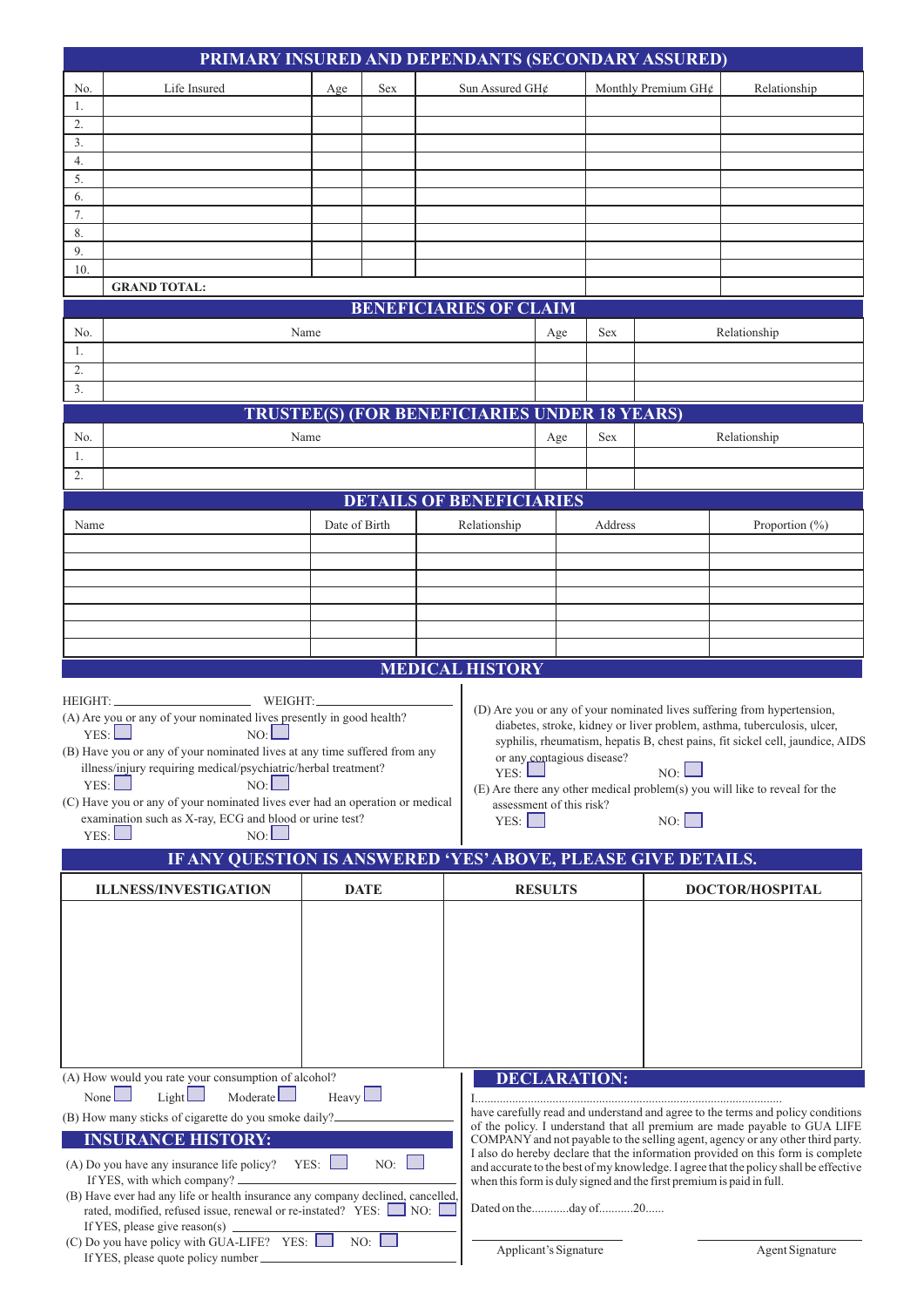## **AGENT INFORMATION: FOR OFFICIAL USE**

| 1. First Name:                                                                                                                                                                                                                                                                                                                                                                                 |                                 |
|------------------------------------------------------------------------------------------------------------------------------------------------------------------------------------------------------------------------------------------------------------------------------------------------------------------------------------------------------------------------------------------------|---------------------------------|
| 2. Surname: $\frac{1}{2}$ Surname: $\frac{1}{2}$ Surname: $\frac{1}{2}$ Surname: $\frac{1}{2}$ Surname: $\frac{1}{2}$ Surname: $\frac{1}{2}$ Surname: $\frac{1}{2}$ Surname: $\frac{1}{2}$ Surname: $\frac{1}{2}$ Surname: $\frac{1}{2}$ Surname: $\frac{1}{2}$ Surname:                                                                                                                       | Policy Number:                  |
| 3. License ID: $\qquad \qquad$ $\qquad \qquad$ $\qquad \qquad$ $\qquad \qquad$ $\qquad \qquad$ $\qquad \qquad$ $\qquad \qquad$ $\qquad \qquad$ $\qquad \qquad$ $\qquad \qquad$ $\qquad \qquad$ $\qquad \qquad$ $\qquad \qquad$ $\qquad \qquad$ $\qquad \qquad$ $\qquad \qquad$ $\qquad \qquad$ $\qquad \qquad$ $\qquad \qquad$ $\qquad \qquad$ $\qquad \qquad$ $\qquad \qquad$ $\qquad \qquad$ |                                 |
|                                                                                                                                                                                                                                                                                                                                                                                                |                                 |
| 5. Branch ID: $\qquad \qquad$                                                                                                                                                                                                                                                                                                                                                                  | Issue Terms:<br>Standard        |
|                                                                                                                                                                                                                                                                                                                                                                                                | Non Standard                    |
|                                                                                                                                                                                                                                                                                                                                                                                                | Premium Loading if Non-Standard |
|                                                                                                                                                                                                                                                                                                                                                                                                |                                 |
| 9. Date: $\frac{1}{2}$ Date: $\frac{1}{2}$ Date: $\frac{1}{2}$ Date: $\frac{1}{2}$ Date: $\frac{1}{2}$ Date: $\frac{1}{2}$ Date: $\frac{1}{2}$ Date: $\frac{1}{2}$ Date: $\frac{1}{2}$ Date: $\frac{1}{2}$ Date: $\frac{1}{2}$ Date: $\frac{1}{2}$ Date: $\frac{1}{2}$ Date: $\frac{$                                                                                                          |                                 |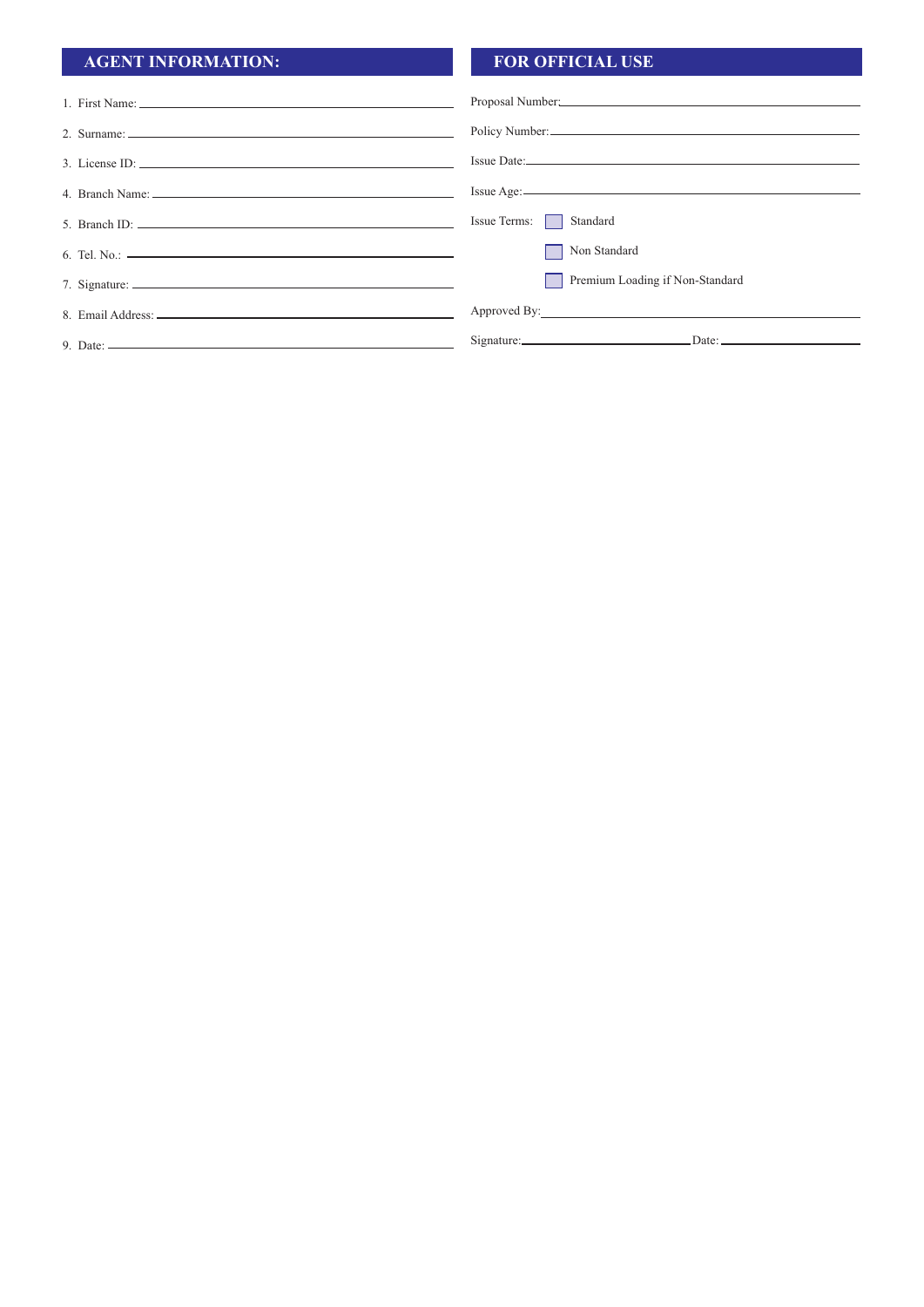

## **GHANA UNION ASSURANCE LIFE COMPANY LIMITED**

**Head Office:** F 828/1 Ringway Estates, Osu **|** P.O. Box GP 1185, Accra **Tel.:** 0302 783 789/783021/764674. **Fax:** +233 302 764 168 **| Email:** life@gualife.com

## **APPLICATION FOR GUA LIFE NANTIE YIE INSURANCE PLAN**

### **NOTE: ALL QUESTIONS MUST BE ANSWERED KINDLY WHERE APPROPRIATE**

### **PERSONAL DETAILS EMPLOYER DETAILS**

| 1. Title (Please circle) Miss/Mrs./Mr./Dr.                                                         |                                                                             |
|----------------------------------------------------------------------------------------------------|-----------------------------------------------------------------------------|
|                                                                                                    | How long in Occupation:                                                     |
|                                                                                                    |                                                                             |
|                                                                                                    | Name and Address of Employer: 1986. The Same and Address of Employer: 1986. |
| (DD / MM / YYYY)<br>2. Gender: $M \fbox{ or } F$ Date of Birth:                                    |                                                                             |
| Age: Birth Place:                                                                                  |                                                                             |
| Home Town: Nationality: Nationality:                                                               |                                                                             |
| ID Type: ID Number:                                                                                |                                                                             |
| 3. Marital Status: Single   Married   5. No. of Children if any:<br>Divorced Widowed Communication | ID Type: <i>Passport</i>   <i>Voters'</i>  <br>NationalID<br>NHIS           |
|                                                                                                    | ID type provided must be valid (not expired)                                |
|                                                                                                    |                                                                             |
|                                                                                                    | <b>MODE OF PREMIUM PAYMENT</b>                                              |
| Residential Add.: Email Add.:                                                                      |                                                                             |
| <b>SELECT PLAN</b>                                                                                 | Monthly<br>Quarterly                                                        |
| <b>BRONZE</b><br><b>SILVER</b><br>GOLD                                                             | Semi-Annually  <br>Annually                                                 |
| Do you wish to have the information hedge option?                                                  | <b>BILLING TYPE</b>                                                         |
| If YES, please tick the preferred option. YES:<br>NO:                                              | Direct Collection/Patment<br>Salary Deduction                               |

### **PRIMARY INSURED AND DEPENDANTS (SECONDARY ASSURED)**

| No.                  | Life Insured        | Age | Sex | Sun Assured GH¢ | Monthly Premium GH¢ | Relationship |
|----------------------|---------------------|-----|-----|-----------------|---------------------|--------------|
| -1.                  |                     |     |     |                 |                     |              |
| 2.                   |                     |     |     |                 |                     |              |
| 3.                   |                     |     |     |                 |                     |              |
| 4.                   |                     |     |     |                 |                     |              |
| 5.                   |                     |     |     |                 |                     |              |
| 6.                   |                     |     |     |                 |                     |              |
| $\tau$<br>$\sqrt{2}$ |                     |     |     |                 |                     |              |
| 8.                   |                     |     |     |                 |                     |              |
| 9.                   |                     |     |     |                 |                     |              |
| 10.                  |                     |     |     |                 |                     |              |
|                      | <b>GRAND TOTAL:</b> |     |     |                 |                     |              |

### **BENEFICIARIES OF CLAIM**

| No.      | Name | Age | <b>Service</b><br><b>Sex</b> | Relationship |
|----------|------|-----|------------------------------|--------------|
| . .      |      |     |                              |              |
| <u>.</u> |      |     |                              |              |
| <u>.</u> |      |     |                              |              |

| <b>TRUSTEE(S) (FOR BENEFICIARIES UNDER 18 YEARS)</b> |      |     |     |              |  |  |  |  |  |
|------------------------------------------------------|------|-----|-----|--------------|--|--|--|--|--|
| No.                                                  | Name | Age | Sex | Relationship |  |  |  |  |  |
| . .                                                  |      |     |     |              |  |  |  |  |  |
| <u>.</u>                                             |      |     |     |              |  |  |  |  |  |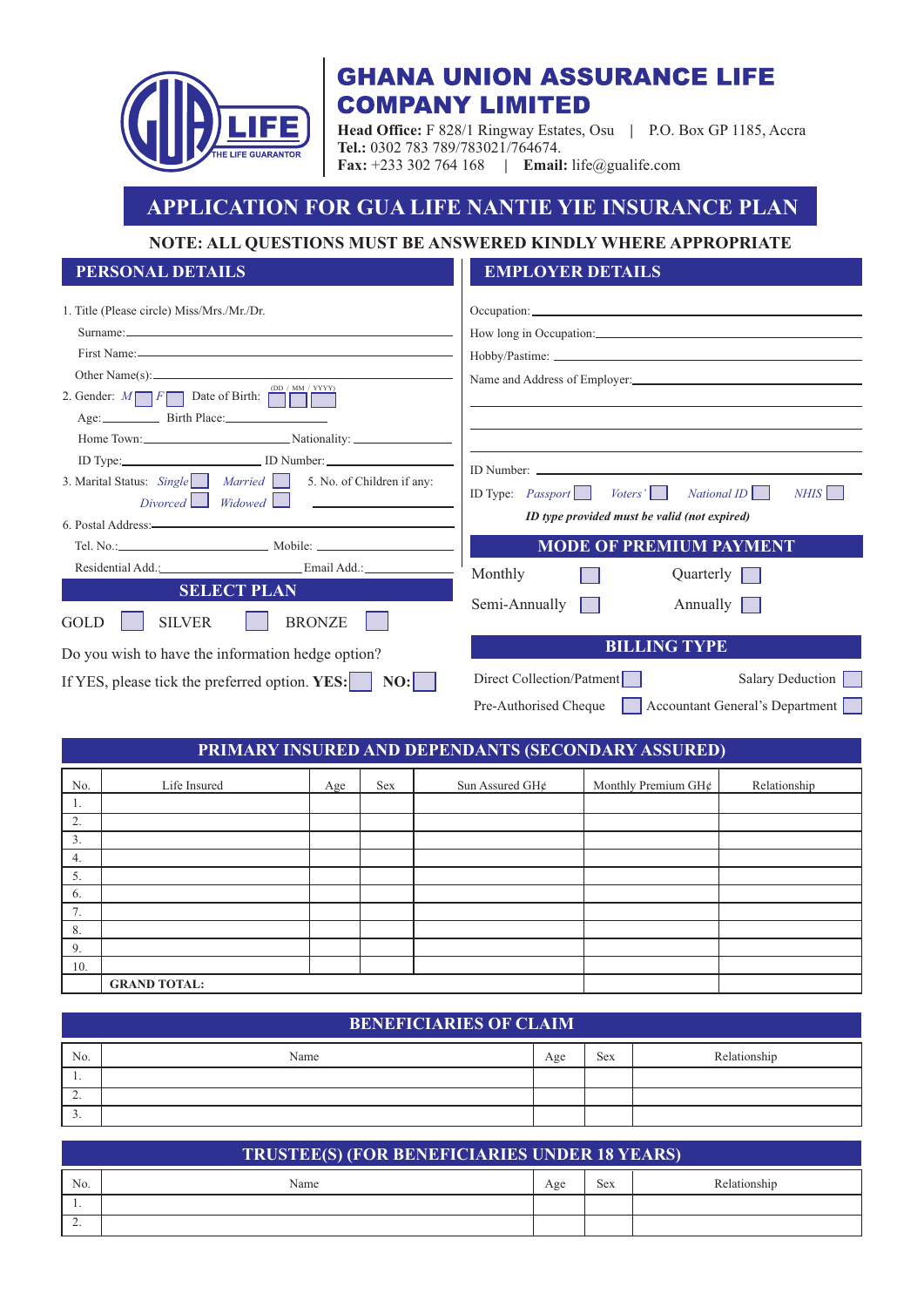|                                                                                                                                                                                                                                                                                                                                                                                                                                                                                                    | <b>MEDICAL HISTORY</b> |                |                                                                                                                                                                                                                                                                                                                                                                                                                                                                            |                                              |                                                                                                                                                                                                                                    |  |  |  |  |
|----------------------------------------------------------------------------------------------------------------------------------------------------------------------------------------------------------------------------------------------------------------------------------------------------------------------------------------------------------------------------------------------------------------------------------------------------------------------------------------------------|------------------------|----------------|----------------------------------------------------------------------------------------------------------------------------------------------------------------------------------------------------------------------------------------------------------------------------------------------------------------------------------------------------------------------------------------------------------------------------------------------------------------------------|----------------------------------------------|------------------------------------------------------------------------------------------------------------------------------------------------------------------------------------------------------------------------------------|--|--|--|--|
| HEIGHT: WEIGHT:<br>(A) Are you or any of your nominated lives presently in good health?<br>YES:<br>NO:<br>(B) Have you or any of your nominated lives at any time suffered from any<br>illness/injury requiring medical/psychiatric/herbal treatment?<br>YES:<br>NO:<br>(C) Have you or any of your nominated lives ever had an operation or medical<br>examination such as X-ray, ECG and blood or urine test?<br>YES:<br>NO:                                                                     |                        |                | (D) Are you or any of your nominated lives suffering from hypertension,<br>diabetes, stroke, kidney or liver problem, asthma, tuberculosis, ulcer,<br>syphilis, rheumatism, hepatis B, chest pains, fit sickel cell, jaundice, AIDS<br>or any contagious disease?<br>YES:<br>NO:<br>(E) Are there any other medical problem(s) you will like to reveal for the<br>assessment of this risk?<br>YES:<br>NO:<br>IF ANY QUESTION IS ANSWERED 'YES' ABOVE, PLEASE GIVE DETAILS. |                                              |                                                                                                                                                                                                                                    |  |  |  |  |
| <b>ILLNESS/INVESTIGATION</b>                                                                                                                                                                                                                                                                                                                                                                                                                                                                       | <b>DATE</b>            | <b>RESULTS</b> |                                                                                                                                                                                                                                                                                                                                                                                                                                                                            | <b>DOCTOR/HOSPITAL</b>                       | <b>LIFE COVERED</b>                                                                                                                                                                                                                |  |  |  |  |
| (A) How would you rate your consumption of alcohol?<br>Light<br>Moderate  <br>None $\vert$ $\vert$<br>(B) How many sticks of cigarette do you smoke daily?<br><b>INSURANCE HISTORY:</b><br>(A) Do you have any insurance life policy?<br>(B) Have ever had any life or health insurance any company declined, cancelled,<br>rated, modified, refused issue, renewal or re-instated? YES: NO:<br>(C) Do you have policy with GUA-LIFE? YES: $\Box$ NO: $\Box$<br>If YES, please quote policy number | $Heavy$  <br>YES:      | NO:            | Assurance.<br>Signed at                                                                                                                                                                                                                                                                                                                                                                                                                                                    | <b>DECLARATION:</b><br>Signature of Proposer | I declare to the best of my knowledge and belief that all the above<br>statements are true and shall be the basis of the contract between<br>me and the Company I have made a proposal for this Life<br>Date<br>Signature of Agent |  |  |  |  |
| <b>AGENT INFORMATION:</b>                                                                                                                                                                                                                                                                                                                                                                                                                                                                          |                        |                |                                                                                                                                                                                                                                                                                                                                                                                                                                                                            | <b>FOR OFFICIAL USE</b>                      |                                                                                                                                                                                                                                    |  |  |  |  |
|                                                                                                                                                                                                                                                                                                                                                                                                                                                                                                    |                        |                |                                                                                                                                                                                                                                                                                                                                                                                                                                                                            | Proposal Number.                             |                                                                                                                                                                                                                                    |  |  |  |  |
| 2. Surname: 2008. [2016]                                                                                                                                                                                                                                                                                                                                                                                                                                                                           |                        |                |                                                                                                                                                                                                                                                                                                                                                                                                                                                                            | $Issue Date: \n$                             | Policy Number:                                                                                                                                                                                                                     |  |  |  |  |
|                                                                                                                                                                                                                                                                                                                                                                                                                                                                                                    |                        |                |                                                                                                                                                                                                                                                                                                                                                                                                                                                                            | $Issue Age:$                                 |                                                                                                                                                                                                                                    |  |  |  |  |
|                                                                                                                                                                                                                                                                                                                                                                                                                                                                                                    |                        |                | Issue Terms:                                                                                                                                                                                                                                                                                                                                                                                                                                                               | Standard                                     |                                                                                                                                                                                                                                    |  |  |  |  |
|                                                                                                                                                                                                                                                                                                                                                                                                                                                                                                    |                        |                |                                                                                                                                                                                                                                                                                                                                                                                                                                                                            | Non Standard                                 |                                                                                                                                                                                                                                    |  |  |  |  |
| 7. Signature: $\frac{1}{\sqrt{1-\frac{1}{2}}\sqrt{1-\frac{1}{2}}\sqrt{1-\frac{1}{2}}\sqrt{1-\frac{1}{2}}\sqrt{1-\frac{1}{2}}\sqrt{1-\frac{1}{2}}\sqrt{1-\frac{1}{2}}\sqrt{1-\frac{1}{2}}\sqrt{1-\frac{1}{2}}\sqrt{1-\frac{1}{2}}\sqrt{1-\frac{1}{2}}\sqrt{1-\frac{1}{2}}\sqrt{1-\frac{1}{2}}\sqrt{1-\frac{1}{2}}\sqrt{1-\frac{1}{2}}\sqrt{1-\frac{1}{2}}\sqrt{1-\frac{1}{2}}\sqrt{1-\frac{1}{2}}\sqrt{$                                                                                            |                        |                |                                                                                                                                                                                                                                                                                                                                                                                                                                                                            | Premium Loading if Non-Standard              |                                                                                                                                                                                                                                    |  |  |  |  |
|                                                                                                                                                                                                                                                                                                                                                                                                                                                                                                    |                        |                |                                                                                                                                                                                                                                                                                                                                                                                                                                                                            |                                              |                                                                                                                                                                                                                                    |  |  |  |  |
|                                                                                                                                                                                                                                                                                                                                                                                                                                                                                                    |                        |                |                                                                                                                                                                                                                                                                                                                                                                                                                                                                            |                                              | Signature: Date: Date: Date:                                                                                                                                                                                                       |  |  |  |  |
|                                                                                                                                                                                                                                                                                                                                                                                                                                                                                                    |                        |                |                                                                                                                                                                                                                                                                                                                                                                                                                                                                            |                                              |                                                                                                                                                                                                                                    |  |  |  |  |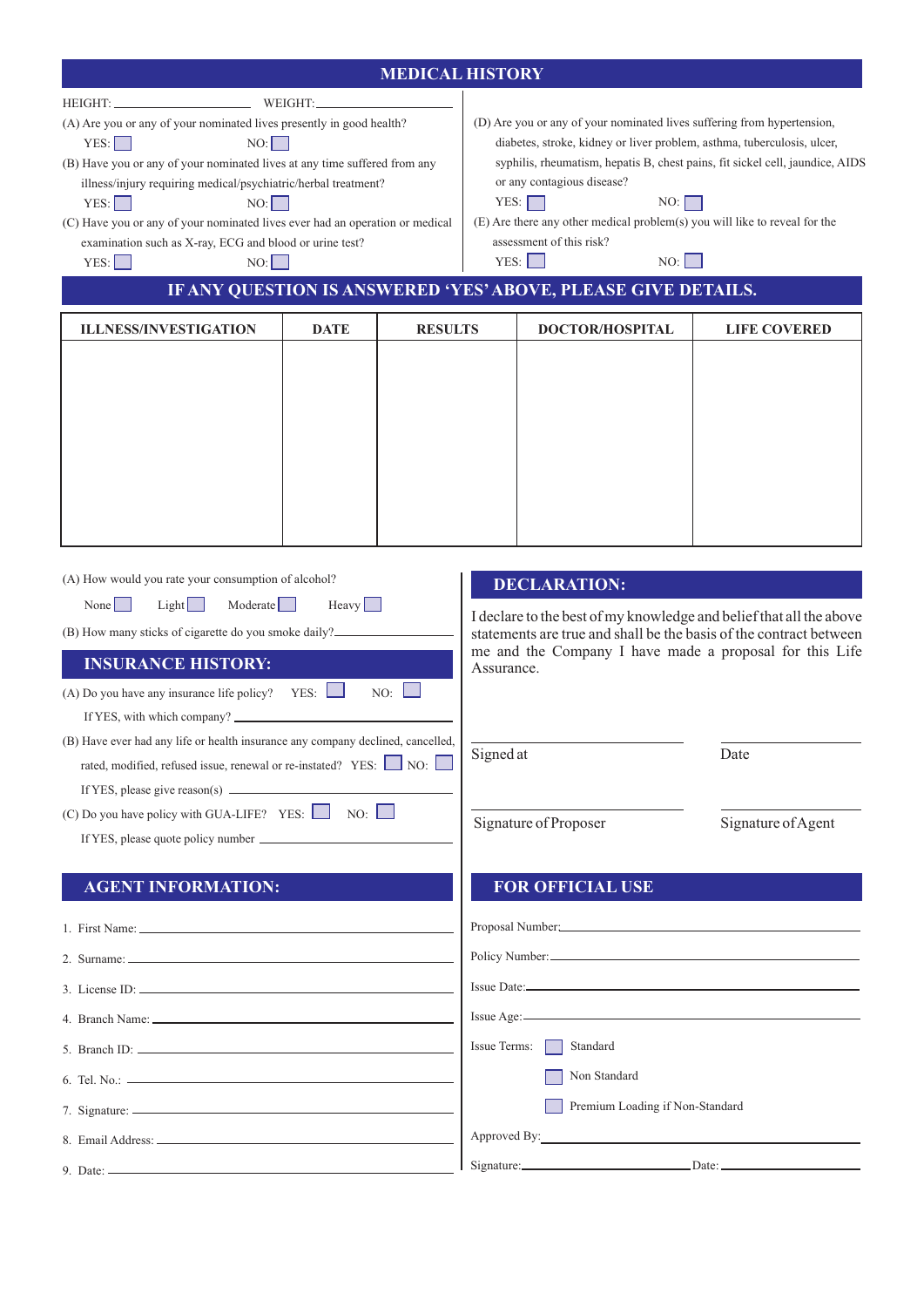

# **GHANA UNION ASSURANCE LIFE COMPANY LIMITED**

**Head Office:** F 828/1 Ringway Estates, Osu **|** P.O. Box GP 1185, Accra **Tel.:** 0302 783 789/783021/764674. **Fax:** +233 302 764 168 **| Email:** life@gualife.com

## **APPLICATION FOR GUA LIFE DREAM PROJECT PLAN**

### **NOTE: ALL QUESTIONS MUST BE ANSWERED KINDLY WHERE APPROPRIATE**

### **PERSONAL DETAILS EMPLOYER DETAILS**

| 1. Title (Please circle) Miss/Mrs./Mr./Dr.                                                                                                                                                                                     | Occupation: New York Contract the Contract of the Contract of the Contract of the Contract of the Contract of the Contract of the Contract of the Contract of the Contract of the Contract of the Contract of the Contract of |  |  |  |  |
|--------------------------------------------------------------------------------------------------------------------------------------------------------------------------------------------------------------------------------|-------------------------------------------------------------------------------------------------------------------------------------------------------------------------------------------------------------------------------|--|--|--|--|
| Surname:                                                                                                                                                                                                                       | How long in Occupation:                                                                                                                                                                                                       |  |  |  |  |
|                                                                                                                                                                                                                                |                                                                                                                                                                                                                               |  |  |  |  |
| (DD / MM / YYYY)                                                                                                                                                                                                               |                                                                                                                                                                                                                               |  |  |  |  |
| 2. Gender: $M \fbox{ or } F$ Date of Birth: $\fbox{ or }$<br>Age: Birth Place:<br>Home Town: Nationality:                                                                                                                      |                                                                                                                                                                                                                               |  |  |  |  |
| ID Type: ID Number:                                                                                                                                                                                                            |                                                                                                                                                                                                                               |  |  |  |  |
| 3. Marital Status: Single Married 5. No. of Children if any:<br>$Divored$ <i>Widowed</i> $\Box$<br><u> 1990 - Andrea State Barbara, amerikan per</u>                                                                           | ID Type: $Passport$ Voters'<br>NHIS<br>NationalID                                                                                                                                                                             |  |  |  |  |
| 6. Postal Address:<br><u>1988:</u>                                                                                                                                                                                             | ID type provided must be valid (not expired)                                                                                                                                                                                  |  |  |  |  |
|                                                                                                                                                                                                                                |                                                                                                                                                                                                                               |  |  |  |  |
| Residential Add.: Email Add.:                                                                                                                                                                                                  |                                                                                                                                                                                                                               |  |  |  |  |
|                                                                                                                                                                                                                                | <b>POLICY AND PREMIUM DETAILS</b>                                                                                                                                                                                             |  |  |  |  |
| Premium: et al. and the contract of the contract of the contract of the contract of the contract of the contract of the contract of the contract of the contract of the contract of the contract of the contract of the contra |                                                                                                                                                                                                                               |  |  |  |  |
|                                                                                                                                                                                                                                |                                                                                                                                                                                                                               |  |  |  |  |
|                                                                                                                                                                                                                                |                                                                                                                                                                                                                               |  |  |  |  |
| Terms (in year):                                                                                                                                                                                                               | Account Number:                                                                                                                                                                                                               |  |  |  |  |
| Cash Direct Debit $\Box$<br>Controller (CAG) $\Box$                                                                                                                                                                            | Payment Frequency: Monthly $\Box$<br>Quarterly L                                                                                                                                                                              |  |  |  |  |
| Cheque<br>Corporate                                                                                                                                                                                                            | Semi-Annually<br>Annually $\lceil$                                                                                                                                                                                            |  |  |  |  |
| <b>AUTOMATIC ANNUAL BENEFIT INCREASE OPTIONS</b>                                                                                                                                                                               | Cover Option Selected: Standard<br>Automatic Increase                                                                                                                                                                         |  |  |  |  |
| 5% 10% 15% 20% 25%<br>30%<br>Annual Premium Increase                                                                                                                                                                           | Preferred Mode of Policy document delivery:                                                                                                                                                                                   |  |  |  |  |
|                                                                                                                                                                                                                                | Email: Sales Executive<br>Post                                                                                                                                                                                                |  |  |  |  |
| <b>Tick Appropriate Option</b>                                                                                                                                                                                                 |                                                                                                                                                                                                                               |  |  |  |  |
|                                                                                                                                                                                                                                | <b>INSURANCE HISTORY</b>                                                                                                                                                                                                      |  |  |  |  |
| (A) Do you have any insurance life policy? YES: $\Box$<br>NO:                                                                                                                                                                  | If YES, list company(ies) and the sum(s) assured:                                                                                                                                                                             |  |  |  |  |
| <b>COMPANY NAME</b>                                                                                                                                                                                                            | SUM ASSURED $(GH\ell)$                                                                                                                                                                                                        |  |  |  |  |
| 1.                                                                                                                                                                                                                             |                                                                                                                                                                                                                               |  |  |  |  |
| 2.                                                                                                                                                                                                                             |                                                                                                                                                                                                                               |  |  |  |  |
| 3.                                                                                                                                                                                                                             |                                                                                                                                                                                                                               |  |  |  |  |
|                                                                                                                                                                                                                                |                                                                                                                                                                                                                               |  |  |  |  |

 which company?Have you ever been refused life assurance, your application deferred or had any special terms imposed on it? If so when and by

| <b>MEDICAL HISTORY</b>                                                                                                                   |                            |  |  |  |  |  |
|------------------------------------------------------------------------------------------------------------------------------------------|----------------------------|--|--|--|--|--|
|                                                                                                                                          |                            |  |  |  |  |  |
| (A) Are you or any of your nominated lives presently in good health?                                                                     |                            |  |  |  |  |  |
|                                                                                                                                          |                            |  |  |  |  |  |
|                                                                                                                                          | Name of Doctor:            |  |  |  |  |  |
| (B) Please have you been diagnose with any major ailment in the last five years<br>$YES:$ NO: If No, kindly give details $\qquad \qquad$ | Contact Address of Doctor: |  |  |  |  |  |
|                                                                                                                                          |                            |  |  |  |  |  |